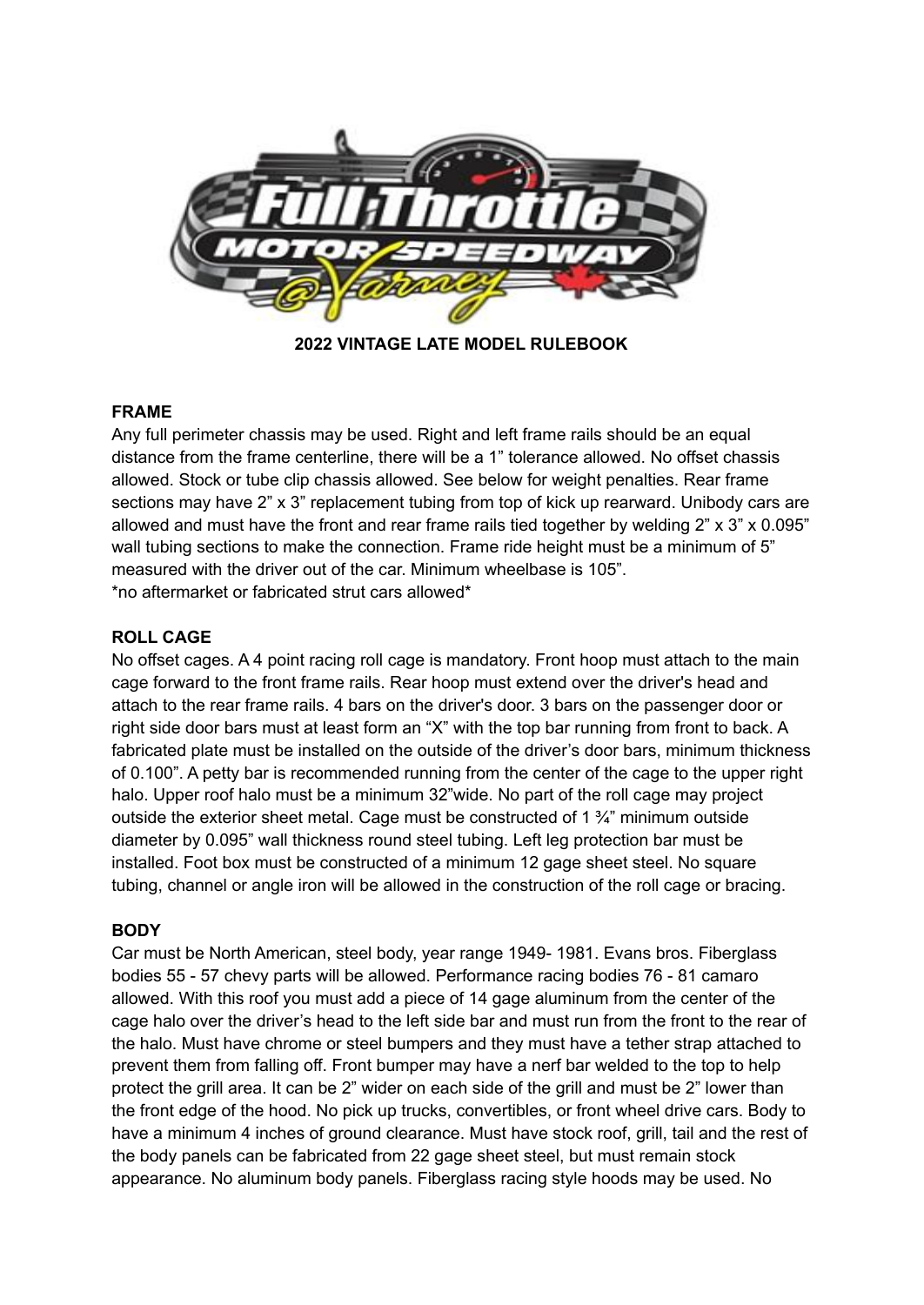operational cowl induction hoods allowed. Non functioning cowl induction hoods are allowed. No offset bodies allowed. Aluminum side skirts are allowed along each side of the body and cannot be wider than 6". Bodies must be complete at the beginning of each race event. Roof minimum 45 inches in height, measured 10" back from the windshield. Roof may be chopped or modified to fit the chassis but must remain stock appearance. No laid back windshields, no rear windows are allowed or lead sled type modifications. The side window opening must have a minimum 13" opening. Lexan windshields are mandatory to fit complete windshield opening and must have a minimum of 2 center braces and 4 safety clips (2 at the top of the window and 2 at the bottom).

The top 6" of windshield must be kept clear for division sponsor. All cars must be neat and painted. Numbers must be on both door panels and the roof in large minimum 18" letters in a color that clearly contrasts the paint. Original wheel arches may be removed/trimmed for tire clearance. Wheels may stick out a max of 2" from the body and be measured from the tire bulge at the spindle height. Fender flares may be added to cover the tread area only and must not project towards the bulge in the tire. Rear spoiler allowed but may not extend beyond the rear edge of rear deck panel and must follow the contour of the deck lid. Max 5" high by the width of the rear deck. Bracing of the rear spoiler is allowed by using approved struts only. No side pods. Rub rails allowed, max 2" wide steel, aluminum or lexan that can match the tire bulge from front to back. Carriage bolts only to fasten the steel or aluminum rub rails, rivets for lexan. No sharp edges. Cars must be presentable in appearance for each race.

### **DRIVER/COCKPIT DEVICES**

Traction control - no operator controlled, radio controlled, computer controlled or automatic traction control devices or ignition retard devices. No chassis or suspension adjustment devices inside the cockpit. Brake bias adjustment device is permitted. Standard, convex or multi panel rear view mirror is mandatory. One left side mirror is allowed, no larger than 3" round and must not be any farther out than the scrub rail.

#### **INTERIOR**

The interior of the car can only be constructed of minimum 22 gage steel or aluminum. All roll bars in the driver's area must be padded. All flammable materials are not allowed in or around the driver's area. Front and rear firewalls must be complete. Any holes or openings must be covered with sheet metal or aluminum.

#### **HELMET**

Helmets must be Snell SA2015 or newer. A full face helmet is recommended. It is highly recommended that driver's wear eye protection designed for auto racing. Helmet restraints such as hans or hutchens devices will be highly recommended for all events.

#### **FIRE SUIT**

Driver's fire suit SF13.2A/1 is mandatory. Recommended SF13.2A/5. Driver and suit must maintain a clean looking appearance. Fireproof gloves are mandatory. Fireproof neck collar, and fireproof shoes are mandatory. No nylon shoes allowed.

#### **BELTS AND HARNESS**

A quick release SFI approved 5 point harness of no less than 3" in width and in good condition is mandatory. Belts must have a date tag attached and must not be any older than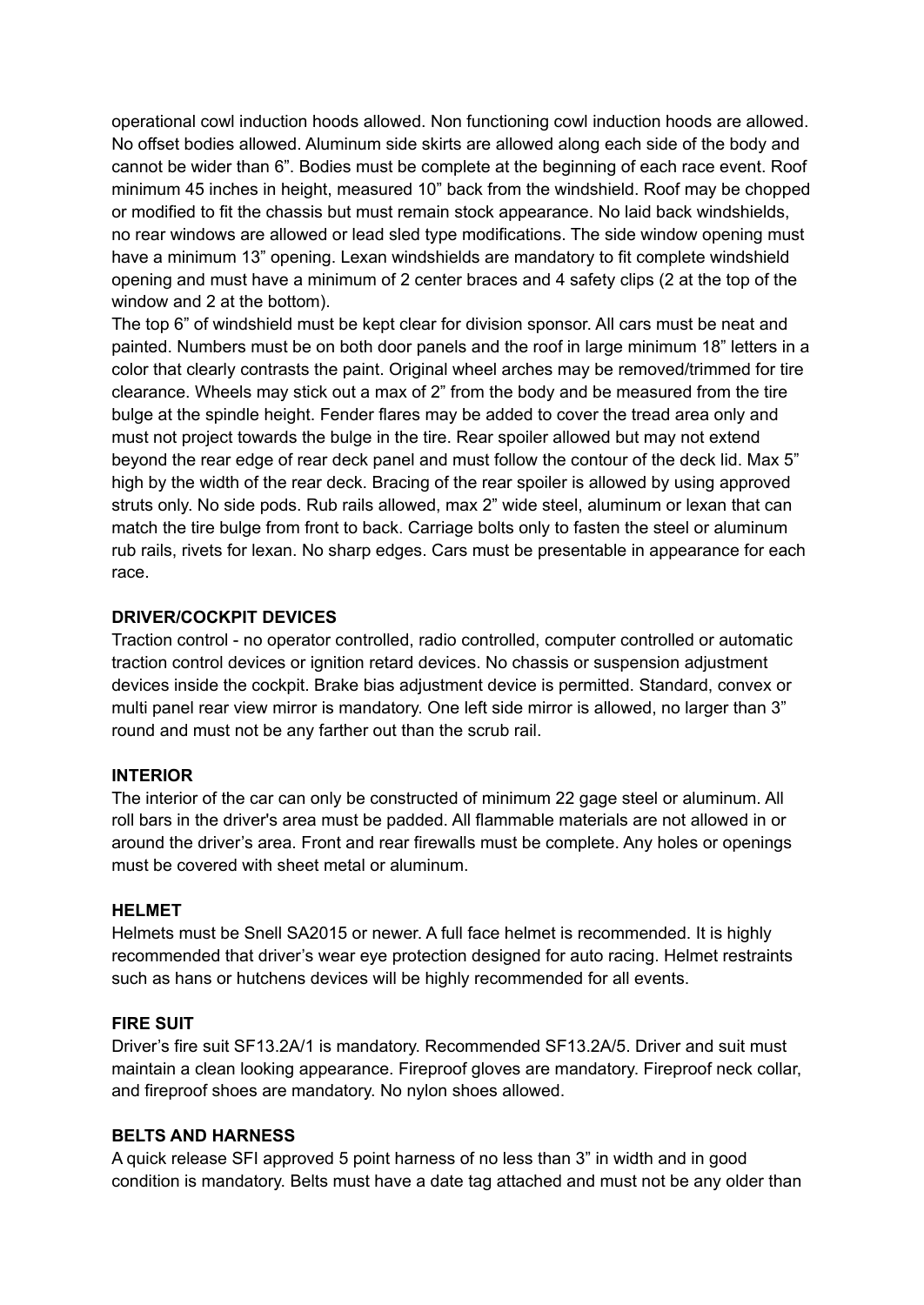5 years. Belts must be securely fastened to the frame, cross member or roll cage with a minimum of 7/16" grade 8 bolts and locknuts, in such a manner that all fittings are in direct line with the direction of the pull, as per manufacturer's instructions. All belts and mounting are subject to tech inspection.

## **FIRE SAFETY**

Cars must have a 2 1/2lb minimum fire extinguisher with either a steel or aluminum head and mounted in a steel bracket, and must be bolted down within the driver's reach with seat belts fastened. No plastic parts are allowed on the control and discharge device. On board fire extinguisher is acceptable and must be a 5lb bottle to have 2 nozzles in the cockpit area. Fire extinguishers must be new or serviced and inspected each year and dated no later than Jan 1 of the current year.

### **RADIOS**

Teams will be permitted to have radio communication with 1 spotter. Other team members cannot use a scanner. If a team is found to have additional communication through a radio or a scanner or have contact with any additional crews/family/friends/etc., they will be subject to disqualification from the event. Teams must ensure that their receiver works in conjunction with the radio. One way radio communication with track officials is mandatory. 2 way communication is allowed but not mandatory.

## **SEAT**

Aluminum racing seats are mandatory. Seat must be bolted securely with minimum diameter ⅜" or larger with large steel plate washers in 4 points attached to the roll bar or frame only. Full upper body, head and shoulder containment seat is highly recommended.

### **WINDOW NET**

An approved nylon mesh net is mandatory, installed in the driver's side window opening. Window net anchors must be attached to the roll bars, not to the body. Window nets must be a quick release type. Window net must be permanently mounted/anchored at the bottom and released at the top.

### **FRONT SUSPENSION**

Spring diameter 5" minimum, must be conventional coil springs only. One lower control arm( can modify + or - 1" from stock length). Load bolts allowed. Spindles must be impala style, oldsmobile 2 piece howes (cast only with welded steering arm). Any sway bar is allowed.

### **SHOCKS**

Steel body, non-rebuildable racing shocks only. Preferred shock is PRO WB Series Single Valve, AFCO Series 10, 12, or 14.

## **STEERING**

Stock appearing steel steering box. Steel rod/heim ends allowed ( min ⅝"). Adjustable center link allowed. Steering rod to steering box must have a collapsable shaft or multiple u-joints. Any bolts in steering must be a minimum of grade 8 bolts. Steering wheel must be mounted with a quick disconnect hub and have center padding. No rack and pinion steering.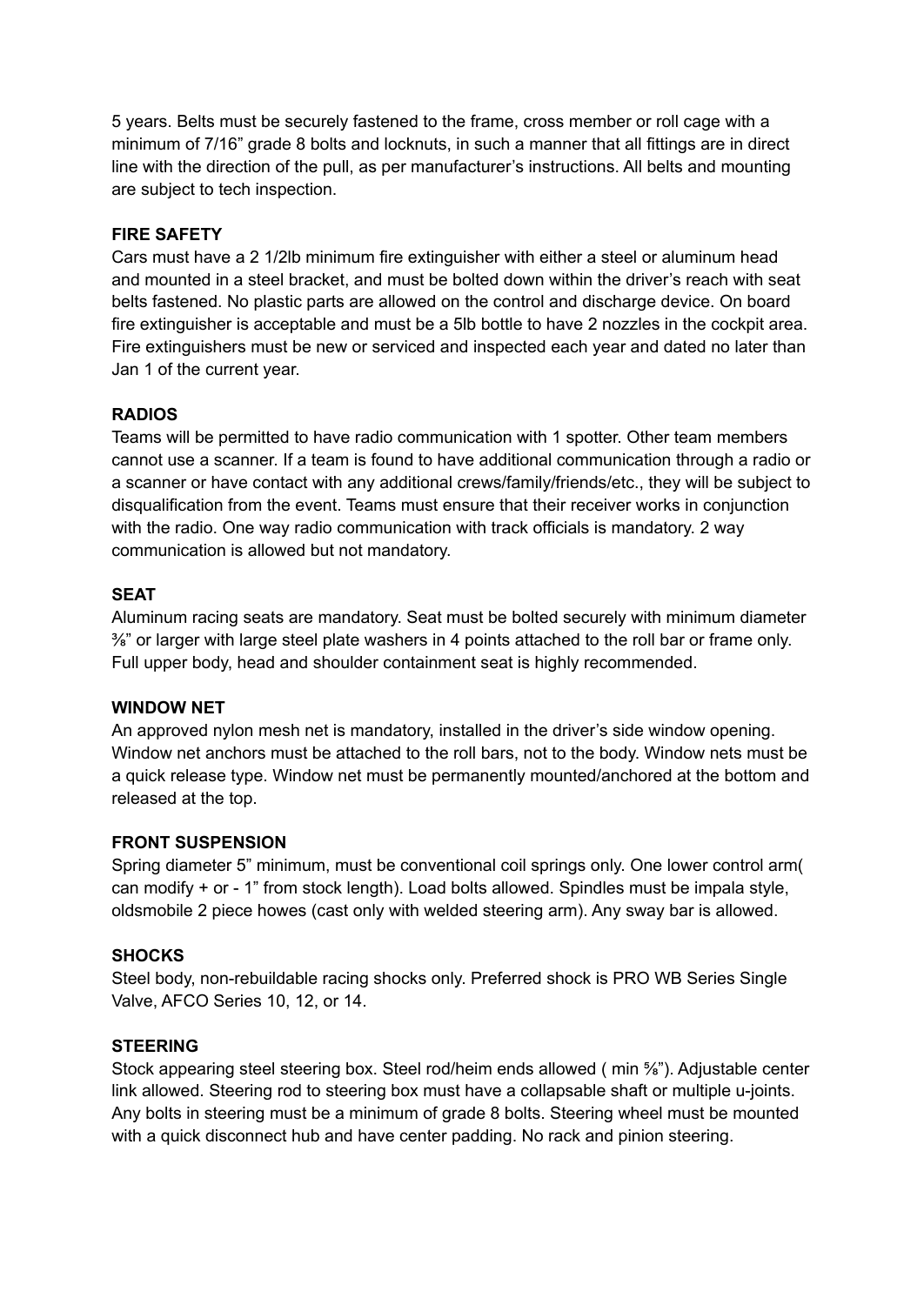## **HUBS**

5x5 hubs or wide 5 - must use ⅝" wheel studs.

## **REAR SUSPENSION**

3 link, 4 link, or leaf springs allowed. Trailing arms and upper link max 30". Solid steel 3rd link with heim joints, no absorbers. Spring diameter to be 5" minimum conventional coil springs only. The 4 link allowed adjustable upper arms +/1". Rear upper control arms can be manufactured (1" x 2" or 2" x 2") steel tubing or adjustable steel rods with minimum <sup>5</sup>/<sub>8</sub>" steel heims no longer than stock length. Truck arms are allowed. No bird cages.

## **REAR ENDS**

Ford 9" with drum or disc brakes allowed. Ford 9" full floaters allowed. Dodge 8  $\frac{3}{4}$ " rear ends allowed.Gm 12 bolt rear ends allowed. Quick change rear ends allowed ( must have a 10" ring gear, no thermal coatings, steel tubes only). Racing axles are mandatory. No aluminum tubes. Full spool or mini spool only. No gold tracs, limited slip devices or post units. No cambered rear ends.

### **BRAKES**

All 4 wheels must have working brakes. Rotors are to be magnetic steel only and no drilling of rotors. Front rotors are minimum 1" thick and rear rotors are minimum 0.750" thick. Brake calipers must be magnetic steel with a single piston.

### **IGNITION**

Car must be self-starting. Ignition on/off switch must be mounted to the right side dash of the car and clearly labeled so that the ignition can be turned off from outside of the car in the event of an emergency. The only switches allowed are a master on/off mounted in the center of the car, a push button start switch, ignition power and off,or a fan switch if equipped with an electric fan. Stock type distributor, a DUI, or MSD distributor allowed. Only 1 MSD box, one coil, and one wiring harness per vehicle. MSD blaster 2 or SS coils allowed. \*ALL MSD WIRING MUST REMAIN OPEN FOR INSPECTION. ALL WIRING MUST USE WEATHER PAK CONNECTOR 6 AND 2 PIN AT THE MSD MODULE, 2 PIN AT THE DISTRIBUTOR. MALE CONNECTORS ARE REQUIRED ON THE BOX AND DISTRIBUTOR. A 4 PIN CONNECTOR IS REQUIRED AND MUST BE ACCESSIBLE ON THE REAR OF THE TACHOMETER. An operational rev chip must be accessible through the passenger window. Soft touch rev control part 8728 must be mounted on the right side of the dash (same as ignition box) if a stock distributor and stock module is used. All built engine cars will have an operational 6800 rev chip installed. All crate engines will have an operational 6400 rev chip installed. All 6AL, 6ALN wiring should be standard. Red wire - ignition switch, brown wire tach output, black wire - coil negative, orange wire - coil positive, green wire - distributor negative, purple wire - distributor positive.

Connectors to be within 12" of the 6AL or 6ALN box. Battery positive and negative may be hard wired to master disconnect and chassis ground. MSD6CT ignition box is not allowed because of its feature that allows quick resetting. Anyone caught tampering with chips or rev limiters will be automatically disqualified.

# **BATTERY**

One 12V battery only. AMG type batteries preferred. Battery must be anchored securely and outside of the driver's compartment by a firewall, located ahead of the rear end and no lower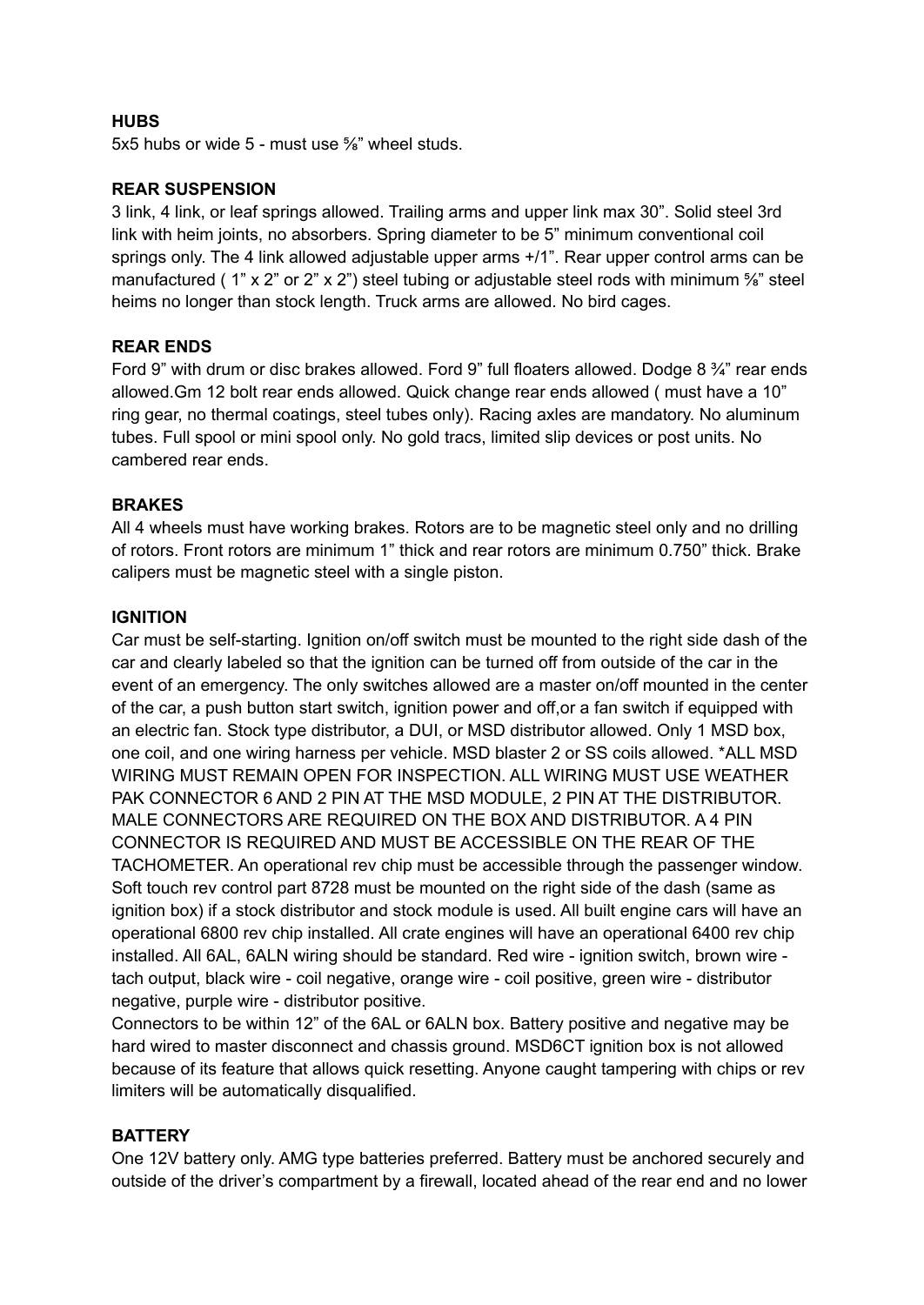than the frame rail and between the frame rails. A battery disconnect switch is mandatory and should be located on the left side of the rear tail panel within reach of track officials or safety crew and clearly marked on/off.

## **WEIGHT LOCATION**

Weight must be securely fastened to the chassis and mounted no lower than the frame rail. No weight can be added rearward of the fuel cell. All added weight must be painted white and clearly identified with the car number on each piece.

### **WHEELS AND TIRES**

15" diameter steel racing wheels with a max width of 8-10" measured from bead seat to bead seat.

## **TIRES FOR 2022**

Driver's are allowed to start the season with 6 new EC-21 tires that shall last the first 2 nights of racing events. Driver's are allowed one new EC-21 tire per subsequent race night. All new tires whether EC-21 or towel city retreads must be purchased from the speedway. Driver's will also be permitted to use used EC-21 if they wish to do so. Any driver that elects to use towel city retreads will receive a 150lb weight break.

## **TRACK WIDTH**

Wheel track width will be a max of 80" measured from outside of tire bulge at spindle height.

## **ENGINE HEIGHT**

Engine height will be a minimum of 12" measured from the ground to the center of the crankshaft. Engine location: #1 spark plug of engine must be in line or ahead of upper ball joint and centered in the frame. Crossmember may be altered to achieve this.

# **CRATE ENGINE OPTIONS**

It is your responsibility to make sure your crate engine has been properly sealed. Approved crate engine is chev 350/350hp circle track crate engine part "602". No changes, substitutions, or modifications to the engine.ALL NEW CRATE ENGINES MUST BE SEALED USING 3 SEALS. ONE ON EACH SIDE OF THE INTAKE AND ONE ON THE TIMING CHAIN COVER. ONLY APPROVED SEALS ARE ALLOWED. You are allowed to replace the oil pan, pick up tube, and timing chain. Metric clip cars can use CANTON PAN 11-122T with CANTON 20-042 pick up tube. Tube clip cars can use CHAMP PAN CP100LTRB with CHAMP 1012SB pick up tube. Timing chains can be replaced with CLOYES 9-1100 double roller chain and gear set, or equivalent. In order to qualify for the crate engine program, the new engine needs to be shipped directly from the dealership to one of the 2 approved engine builders or you must have a representative pick up the engine with you and deliver it to one of the 2 approved engine builders. Engine builder info is listed at the back of the rule book. Any tampering, alterations, or violations with respect to the crate engine program will result in the immediate suspension of the driver, car owner, and chief mechanic for a minimum of 1 year from the date of the infraction. Further monetary fines and reduction of points will be assessed by the tech committee. The tampered engine which must be removed at the teams expense, will be impounded at both the teams expense and risk until the ruling is final. FTMS reserves the right to destroy all tampered with parts. If any sealed crate engine is damaged or fails and needs to be repaired it must go to either one of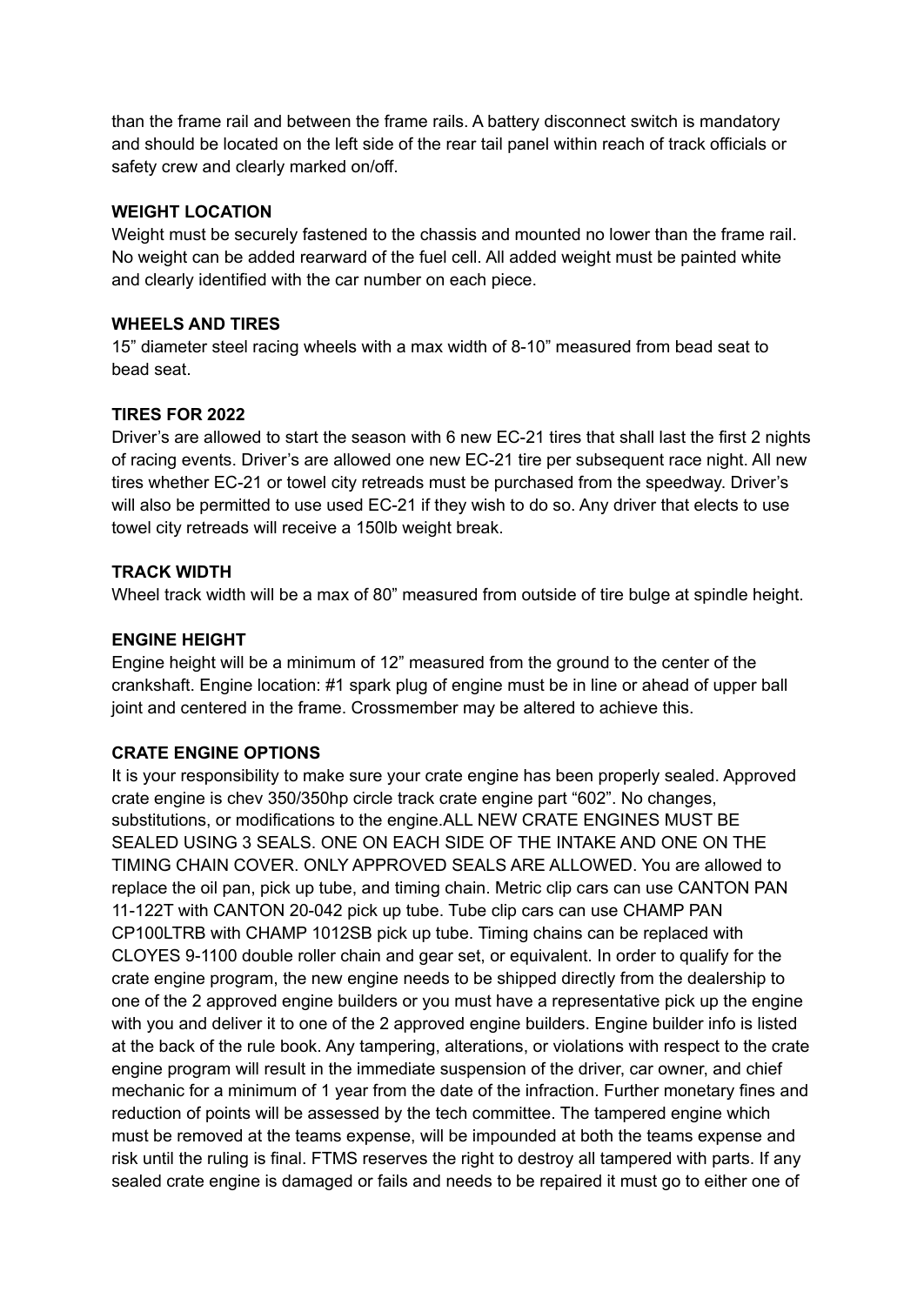the approved engine specialists so the repairs are made to the crate spec and then re-sealed. Any crate engine that has been rebuilt by one of the approved rebuilders will need to add 75lbs to the total weight of the car. The rebuilt engine must be rebuilt to the specifications in the gm circle track crate engine tech manual.

## **BUILT ENGINE DEFINITION**

Parts available from your local dealer through ordinary parts catalogue may be accepted as stock. Parts ordered through dealer performance catalogues will not necessarily be considered legal.

# **ENGINE MAX OVERBORE DISPLACEMENT**

Chev - 305-350 060 360 cu in.

Dodge - 318-360 060 371 cu in.

Ford - 351 (windsor only) 060 362 cu in.

Cylinder block assembly (short block) steel block only, aftermarket engine blocks not permitted. The engine block must retain all factory engine dimensions, with the exception of the max overbore and the surfacing of the engine block deck. Must maintain stock lifter bore: Chev - 0.842 in

Dodge - 0.904 in.

Repair sleeving of lifter bores permitted to a max of 4. Crankshaft must be OEM type and must have factory I.D. numbers that are legible. Oil pan must have 1" removable plug in the left front to inspect the crankshaft part number. No lightening or knife edging of crankshaft.

### **CONNECTING RODS**

Must be magnetic steel only. Stock type, flat top or dished 3 ring pistons with all rings installed. Compression ratio on all makes 9.5:1 or lower. However, due to measuring variations with the equipment, a whistle of 9.9:1 will be deemed legal. If on an engine teardown, the engine exceeds 9.5:1 compression, based on exact measurements performed, the engine will be declared illegal.

### **CYLINDER HEADS**

Cast iron OEM heads only. Must be the stock valve angle for the manufacturer. VORTEC heads are allowed only on a GM 88958602 engine. Dart 10021070 heads are allowed. No angle plug heads will be allowed. No acid dipping, angle milling, polishing, porting or port matching of heads to intake or exhaust. No hollow, sodium or titanium valves allowed. Valves stem size 11/32" on ford andchev heads. Chrysler heads must use <sup>3</sup>%" valve stems. Valves 1.94 intake and 1.6 exhaust. Chrysler magnum heads are allowed. Ford may use dart 13311181 heads. Ford and chrysler must use OEM stock valve stem size. All dodge and ford heads must be approved by tech. Must use OEM type valve springs and retainers. Max spring diameter must be stock size for the engine used. Roller rockers and stud girdles allowed. Screw in studs or pinning of studs is allowed.

### **CAMSHAFT**

Flat tappet hydraulic valve lifters and camshaft only. Roller rockers and stud girdles allowed. Screw in studs or pinning of studs is allowed. Guide plates allowed. Shaft rockers allowed on chrysler ( factory type only). No roller or mushroom lifters. No aluminum, ceramic, titanium, or exotic metals allowed.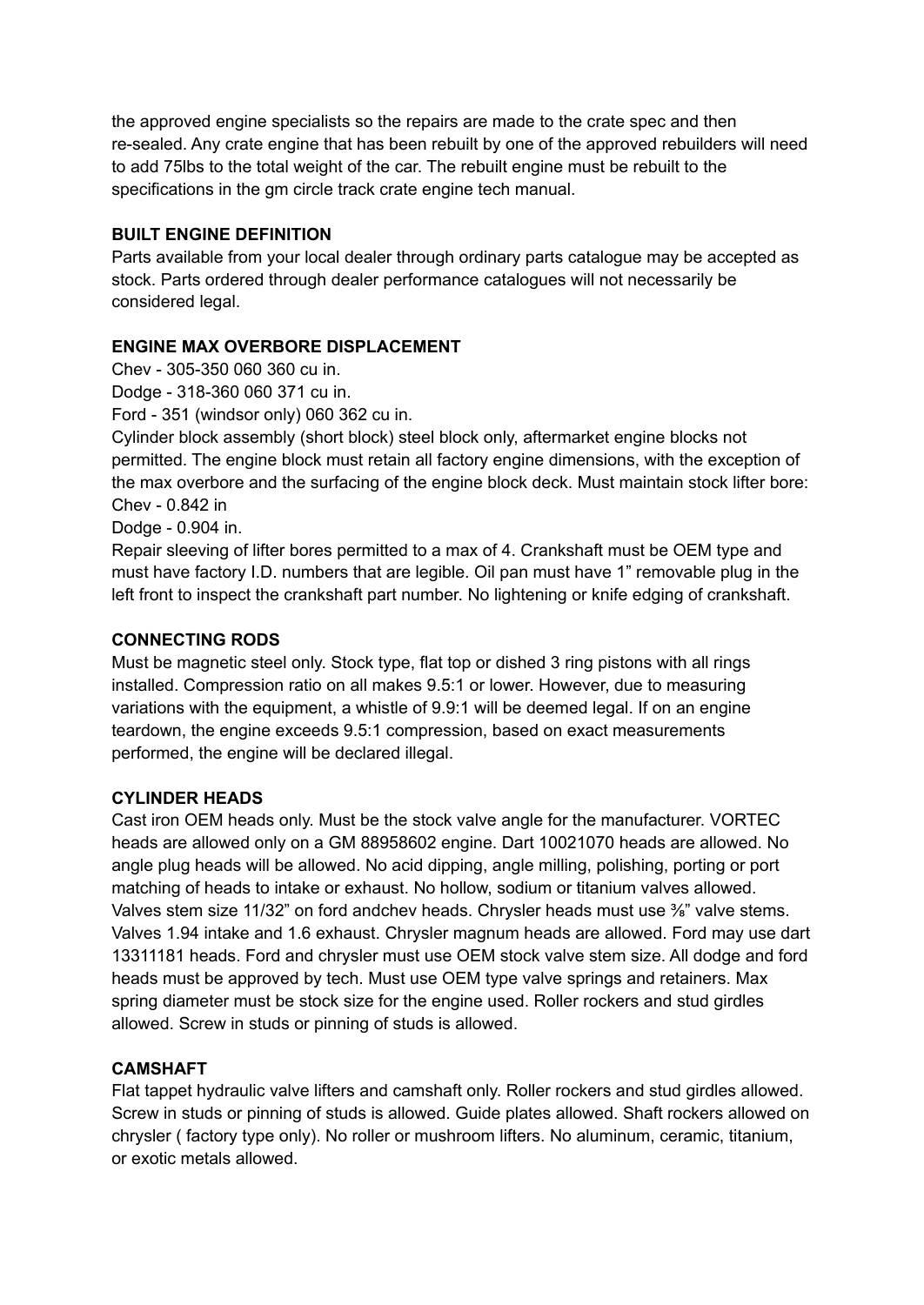## **INTAKE MANIFOLD**

Manifolds must remain stock and unaltered as produced by the manufacturer. Water crossover cooling lines allowed. No acid dipping, porting, port matching, turtles or modifications allowed. Chev engines - part #2101 (newer style only) or 2701 vortec performer part 2116 edelbrock performer intake only. Ford engines - part #2665, 2750 or 2181 edelbrock performer intake. Dodge engines - part # 2176, edelbrock performer intake or mopar part #p4876335.

## **OIL PAN AND LUBRICATION**

Magnetic steel oil pans only. Wet sump systems only. No external oil pump (aftermarket) or external reservoir tanks allowed.

## **CARBURETOR**

One stock 4412 500CFM old style, metering block numbers 5924, 5925, and 10570 holley factory produced 2 barrel carburetor. Only changes allowed are jets, power valve, removal of choke parts and filing in of choke rod holes. Two throttle return springs and stop are mandatory. May use 1" spacer. No venturies in or below the spacer. Distance from the bottom of the carburetor to the top of the intake manifold where the carburetor sits, to measure no taller than 1  $\frac{1}{4}$ " including gaskets. Must have air cleaner, max 16" x 5". Air cleaner base must attach directly to carb, no spacers or hats.

### **COOLING SYSTEM**

No antifreeze allowed in the cooling system. Mechanical fans must be shrouded for protection. Must have overflow container or surge tank, recommended to have surge pressure blow off tube located at the right side of the windshield in sight of the driver. No electric water pumps allowed.

### **DRIVE SHAFT**

Drive shaft must be steel. Drive shaft must be painted white. Steel 360 degree retainer hoops, a minimum of  $\frac{1}{4}$ " thick x 2" wide, must be positioned at the front and rear of the driveshaft within 12" of each u-joint.

### **EXHAUST SYSTEM**

Headers allowed. Max 1 $\frac{3}{4}$ " diameter tubing from header flange to collector and the max size of the collector 3 ½". Exhaust system must either exit outside of the body and be turned either downward and out or exit under the car on the right side and behind the driver turned downward. Mufflers are mandatory. Mufflers used must remain unaltered and must meet 98 decibel reading.

### **FUEL LINE**

A single AN-8 (½") steel, armored or kevlar braided fuel line is mandatory, and must be securely fastened under the floor. No neoprene or copper lines allowed. No plastic or glass fuel filters. If the fuel line runs through the interior of the cab, it must run through a steel tube painted either red or yellow and marked "fuel line" in contrast to your car interior.

### **FUEL PUMP**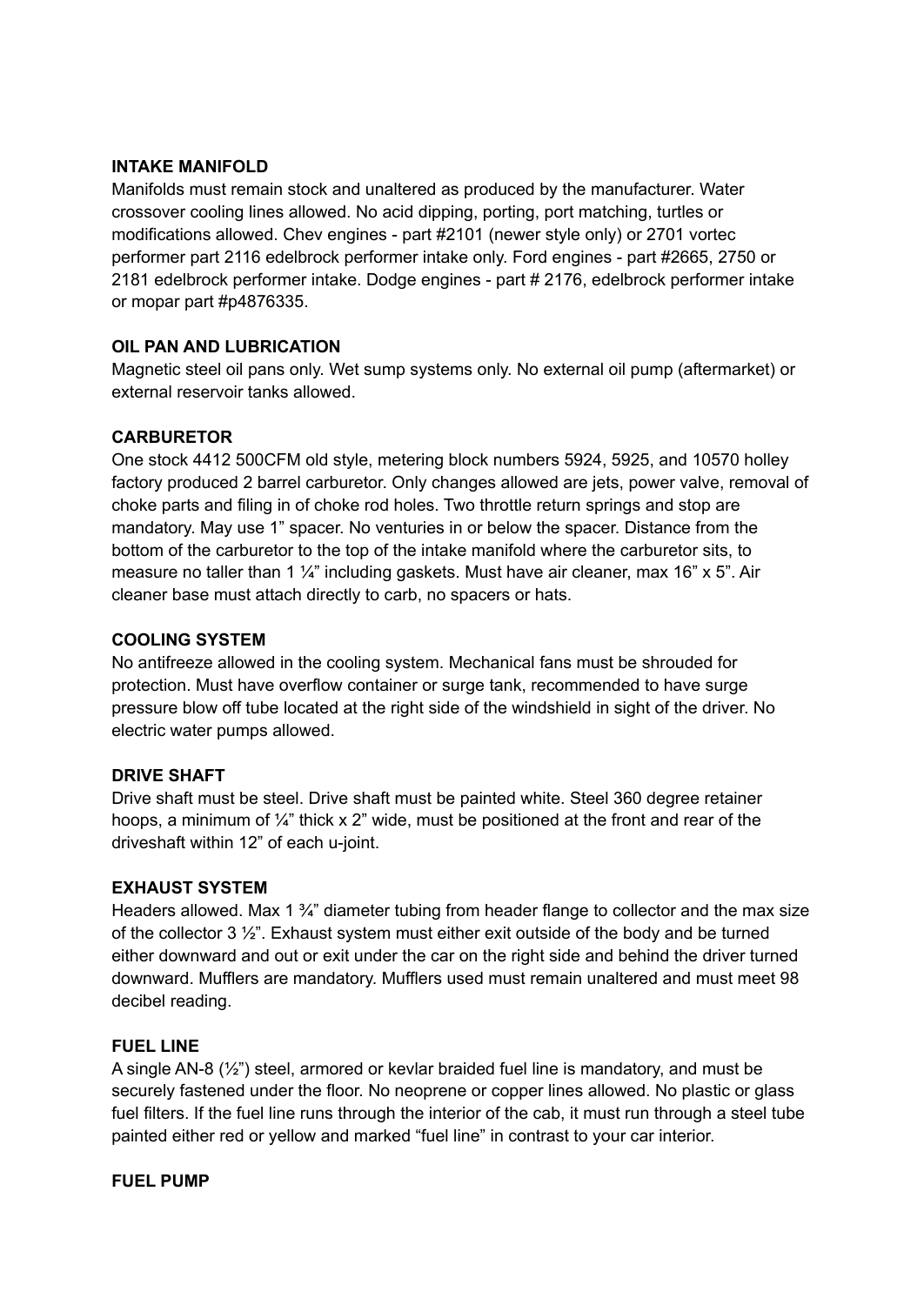Stock type mechanical fuel pump only.

# **FUEL CELL**

Max 22 gallons allowed. The fuel cell must be separated from the driver's compartment by an all metal firewall. Fuel cell is to be securely mounted in the trunk area centered between the frame rails and no lower than the centerline of the rear axle. Minimum of 2 straps to secure fuel cell ( straps must be steel and a min of 1" x 1/<sub>8</sub>" flat strap or equivalent). A minimum of 20 gage steel is to be used for fuel cell case. Must have a rear hoop bar for protection. If there is no vent line, cap must have a check valve. Fuel cell cap must be tethered to the car. There must be a fuel shut-off valve in working order and clearly marked ON and OFF, mounted on the right side tin kit or dash and accessible by track or safety officials.

# **TRANSMISSION (MANUAL)**

OEM transmission only. Must be 3 or 4 speed cast iron only. Must have reverse gear and all forward gears must be operational. Transmission must be unaltered and as produced by the OEM manufacturer.

## **CLUTCH AND FLYWHEEL**

Stock OEM type friction disc minimum diameter to be 10". Steel pressure plates only allowed. Stock style clutch disc, but can be a solid racing disc. Total clutch weight to be determined (24lbs). Flywheel must not weigh less than 13 pounds. Only steel ring gears.

### **BELLHOUSING**

Steel bellhousing only. Starter mounting position must remain stock (same as on standard production bellhousing). Inspection hole must be in the bellhousing and be large enough to permit inspection of the flywheel and pressure plate.

# **TRANSMISSION (AUTO)**

Automatic 2 or 3 speed transmissions and may be strengthened. Modifications to shifting patterns are permitted, provided the full shift pattern is retained. Scatter shield is highly recommended with automatic transmission. Stock-type 10" working torque with a minimum weight of 25lbs wet. Stall test will be conducted in both forward and reverse gears. Transmission oil coolers are mandatory but must not be mounted inside the driver's compartment and must be contained inside the body of the car.

### **WEIGHT**

55% left side weight for cars with 108" wheel base. 54% left side weight for cars under 108" wheel base. 50% rear weight for all cars. 3 or 4 link with crate engine and driver will be 3050lbs Leaf spring cars with crate engines will be 3125lbs. Leaf spring cars with built engines will be 3175lbs. Tube chassis 3 or 4 link cars with crate engine will be 3175lbs. Tube chassis 3 or 4 link with built engine will be 3250lbs No topping up with fuel after the feature.